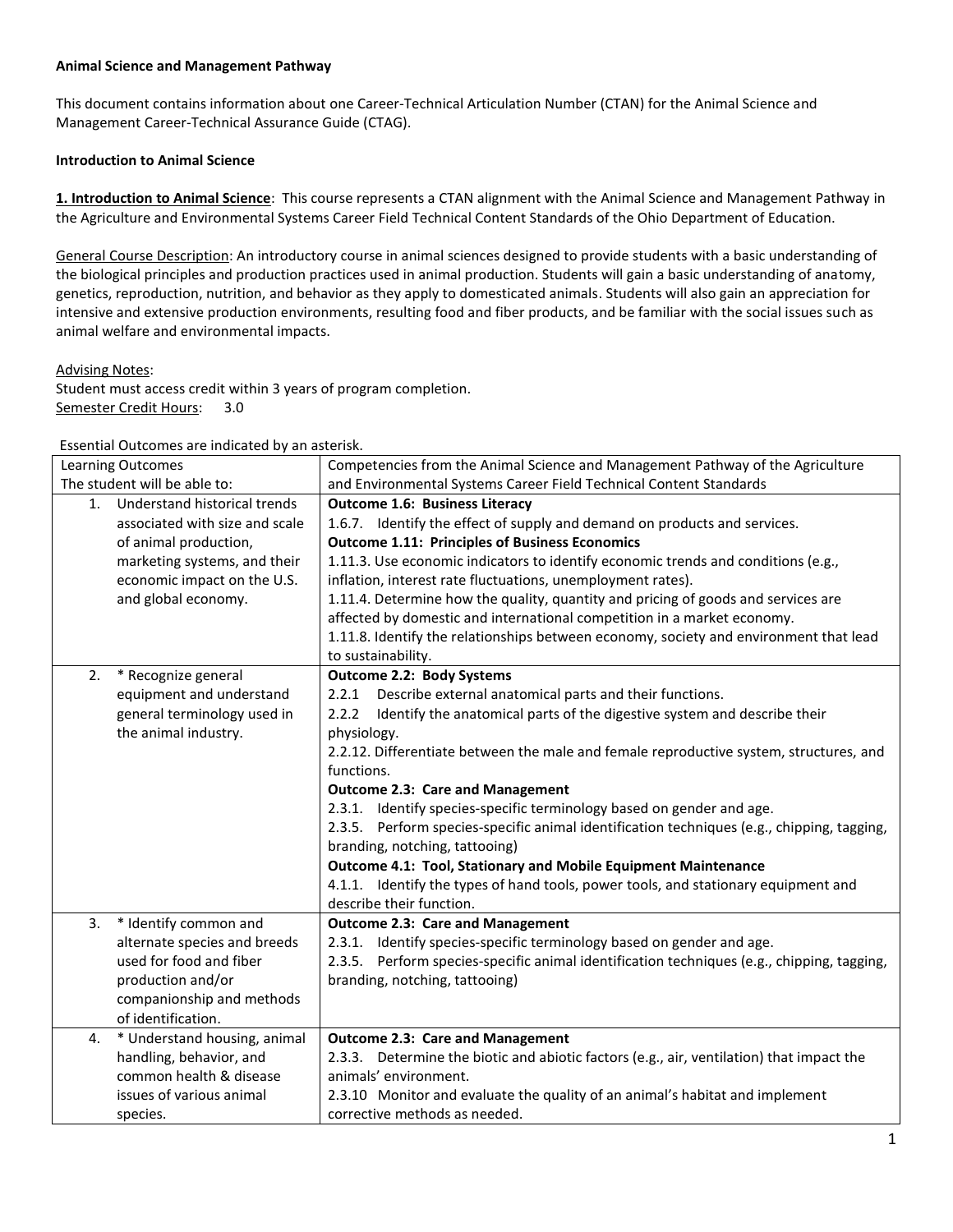| 5. | Understand basic skeletal<br>structure and growth patterns<br>as they relate to the form and<br>function of animals.                                           | <b>Outcome 2.2: Body Systems</b><br>2.2.1. Describe external anatomical parts and their functions.<br>2.2.4. Identify the anatomical components of the skeletal system, including the types<br>and forms of bones, and describe their physiology.<br>2.2.5. Identify the anatomy of the musculature systems, including striated, cardiac and<br>smooth muscle, and describe their physiology.<br>2.2.6. Compare and contrast bone growth, muscle growth, and fat deposition in<br>relation to developmental patterns.<br>2.2.15. Identify the anatomy and describe the physiology of the mammary system.                                                                                                                                                                                                                                                                                                              |
|----|----------------------------------------------------------------------------------------------------------------------------------------------------------------|-----------------------------------------------------------------------------------------------------------------------------------------------------------------------------------------------------------------------------------------------------------------------------------------------------------------------------------------------------------------------------------------------------------------------------------------------------------------------------------------------------------------------------------------------------------------------------------------------------------------------------------------------------------------------------------------------------------------------------------------------------------------------------------------------------------------------------------------------------------------------------------------------------------------------|
| 6. | * Understand basic principles                                                                                                                                  | <b>Outcome 2.6: Population Management</b>                                                                                                                                                                                                                                                                                                                                                                                                                                                                                                                                                                                                                                                                                                                                                                                                                                                                             |
|    | and concepts of genetics and<br>its application in animal<br>selection.                                                                                        | 2.6.2. Compare and select superior individuals based on phenotype.<br><b>Outcome 3.4: Molecular-Genetics Technology</b><br>3.4.1. Use a Punnet square to predict and explain Mendel's Laws, genotype and<br>phenotype.<br>3.4.4. Model the Central Dogma Theory (e.g., replication, transcription, translation).                                                                                                                                                                                                                                                                                                                                                                                                                                                                                                                                                                                                      |
| 7. | * Understand the basic                                                                                                                                         | <b>Outcome 2.2: Body Systems</b>                                                                                                                                                                                                                                                                                                                                                                                                                                                                                                                                                                                                                                                                                                                                                                                                                                                                                      |
|    | differences in anatomy,<br>physiology, and cycles<br>associated with the<br>reproductive systems among<br>animal species.                                      | 2.2.1. Describe external anatomical parts and their functions.<br>2.2.12. Differentiate between the male and female reproductive system, structures, and<br>functions.<br>2.2.13. Describe the endocrine system, its structures, and the role of hormones.<br><b>Outcome 2.6: Population Management</b>                                                                                                                                                                                                                                                                                                                                                                                                                                                                                                                                                                                                               |
|    |                                                                                                                                                                | 2.6.1. Identify factors that lead to reproductive maturity and select animals for<br>reproductive readiness.<br>2.6.4. Determine the factors that influence estrus, gestation and parturition and<br>employ appropriate management practices.<br>2.6.5. Manipulate an animal's reproductive processes to support breeding (e.g., sex-<br>sorted semen, heat synchronization, nutritional flushing, light cycling).<br>2.6.6. Evaluate and employ breeding methods (e.g., artificial insemination, embryo<br>transfer, natural selection, selective breeding, invitro fertilization, cloning).                                                                                                                                                                                                                                                                                                                         |
| 8. | * Understand the basic<br>differences in: a) anatomy and<br>physiology of digestive<br>systems, b) nutrient<br>categories, requirements, and<br>c) feedstuffs. | <b>Outcome 2.1: Nutrition</b><br>2.1.1. Identify the traditional and alternative types, compositions, quality, and<br>compatibility of feeds, feed additives, and feed byproducts.<br>2.1.2. Determine the role of nutrients and the nutritional requirements of different<br>animal life processes and species.<br>2.1.3. Analyze the nutritional content and quality of feeds.<br>2.1.6. Determine feed efficiency and value in relation to the cost, quality and<br>availability of feeds.<br>Outcome 2.2: Body Systems<br>2.2.2. Identify the anatomical parts of the digestive system and describe their<br>physiology.<br>2.2.5. Identify the anatomy of the musculature systems, including striated, cardiac and<br>smooth muscle, and describe their physiology.<br><b>Outcome 8.1: Plant Nutrition</b><br>8.1.1. Compare and contrast organic and inorganic sources of macronutrients and<br>micronutrients. |
| 9. | Understand the nutritional,<br>social, and economic values<br>associated with food, fiber,<br>and by-products of the animal<br>industries.                     | <b>Outcome 2.1: Nutrition</b><br>2.1.5. Identify and describe biological and non-biological contaminants found in<br>feedstuffs and their impacts on animals.<br><b>Outcome 6.7: Solid Waste and Renewable Resource Management</b><br>6.7.6. Describe and implement solid waste management methods (e.g., composting,<br>incineration, recycling, burial).<br>6.7.7. Explain the control processes and potential uses for solid waste byproducts (e.g.,<br>leachate, ash, landfill gas, sludge, methane, manure).                                                                                                                                                                                                                                                                                                                                                                                                     |

 $\overline{1}$